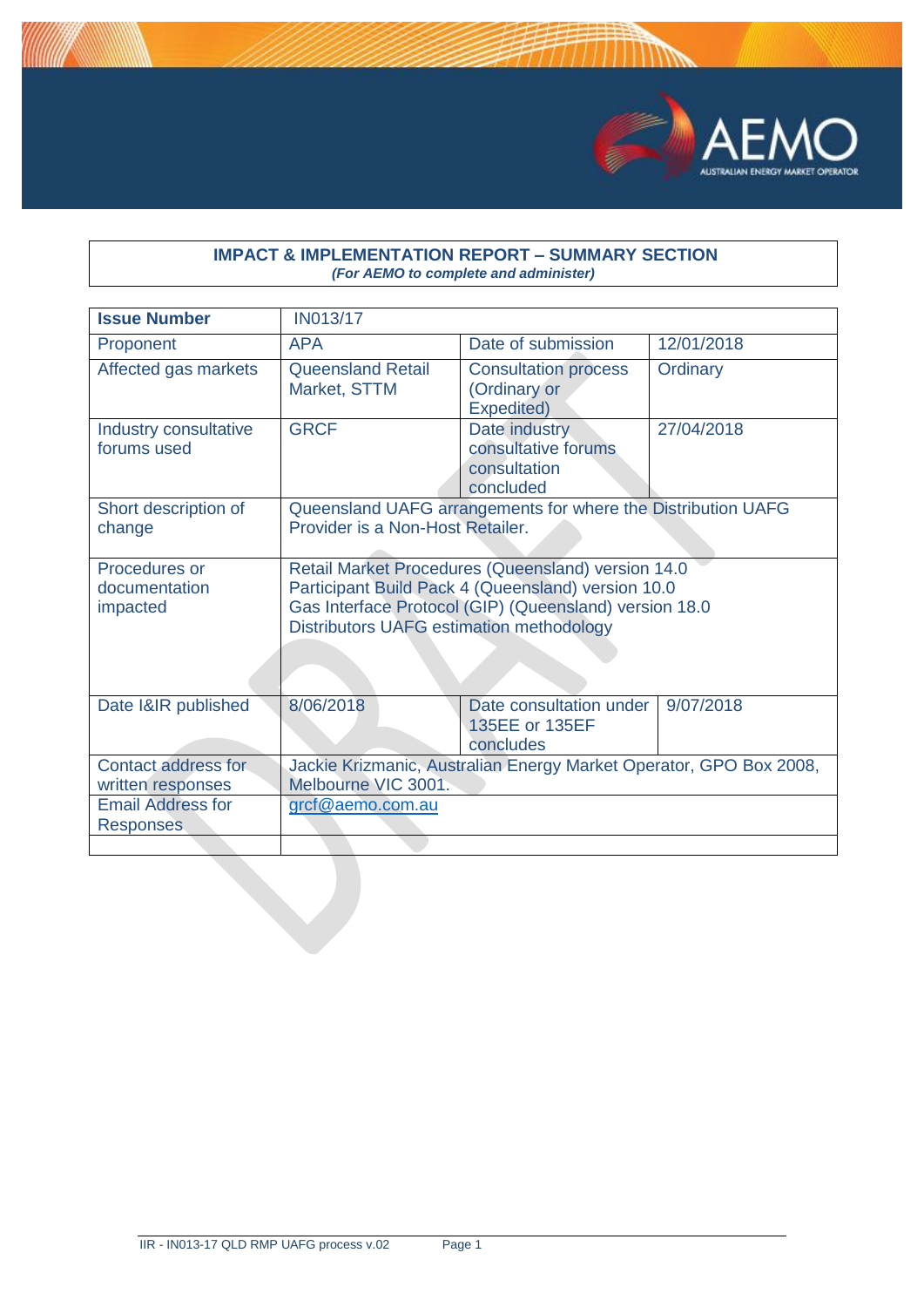# **IMPACT & IMPLEMENTATION REPORT – DETAILED REPORT SECTION**

| <b>ASSESSMENT OF PROPOSAL</b>                                                                                                                                                                                 |                                                                                                                                                                                                                                                                                                                                                                                                                                                                   |  |
|---------------------------------------------------------------------------------------------------------------------------------------------------------------------------------------------------------------|-------------------------------------------------------------------------------------------------------------------------------------------------------------------------------------------------------------------------------------------------------------------------------------------------------------------------------------------------------------------------------------------------------------------------------------------------------------------|--|
| 1. Rationale for the change<br>and summary of any<br>proposed amendments to<br>Procedures.<br>(see Attachment A for details<br>of the existing Procedure<br>including draft showing the<br>marked up changes) | Currently the Retail Market Procedures (RMP) for Queensland<br>do not make specific reference to Unaccounted For Gas<br>(UAFG). However as a result of the settlement by difference<br>process, 100% of daily UAFG is effectively allocated to the Host<br>Retailer of each distribution network.<br>Clause<br>6.3.1<br>(Determination of Aggregated Consumption) allocates daily<br>consumption for each withdrawal zone and distribution region<br>among Users. |  |
|                                                                                                                                                                                                               | Until recently, the contractual arrangements for the supply of<br>physical UAFG have mirrored these RMP arrangements, with<br>the Host Retailer in each network contracting with the<br>Distributor for the supply of UAFG.                                                                                                                                                                                                                                       |  |
|                                                                                                                                                                                                               | However, the most recent contract for UAFG commencing 1<br>July 2017 in the Allgas network was won by a Non-Host<br>As a result, the contractual and current RMP<br>Retailer.<br>arrangements for UAFG from 1 July 2017 would have been<br>inconsistent, so an interim arrangement between all parties has<br>been agreed for the first year of the contract.                                                                                                     |  |
|                                                                                                                                                                                                               | The changes in this Impact and Implementation Report (RMP)<br>as described in attachment A, B and C proposes a formalised<br>permanent solution.<br>The proposed amendments to the RMP described in<br>attachment A cover:<br>General provisions that describe when the clauses<br>$\bullet$<br>apply and the form in which the information is to be<br>provided;                                                                                                 |  |
|                                                                                                                                                                                                               |                                                                                                                                                                                                                                                                                                                                                                                                                                                                   |  |
|                                                                                                                                                                                                               |                                                                                                                                                                                                                                                                                                                                                                                                                                                                   |  |
|                                                                                                                                                                                                               | The registration of a UAFG provider MIRN;                                                                                                                                                                                                                                                                                                                                                                                                                         |  |
|                                                                                                                                                                                                               | The obligation on the Distributor to publish a UAFG<br>estimation methodology which includes requirements<br>that the Distributor must consult on any changes;                                                                                                                                                                                                                                                                                                    |  |
|                                                                                                                                                                                                               | Provisions about the Distributor providing estimated<br>$\bullet$<br>consumed energy for the UAFG MIRN to AEMO;                                                                                                                                                                                                                                                                                                                                                   |  |
|                                                                                                                                                                                                               | Provisions about an annual adjustment of allocated<br>$\bullet$<br>UAFG.                                                                                                                                                                                                                                                                                                                                                                                          |  |
|                                                                                                                                                                                                               | The proposed amendments in attachment C cover the<br>Distributors methodology for the estimation of daily UAFG for<br>allocation to the UAFG MIRN for each withdrawal zone and<br>distribution region.                                                                                                                                                                                                                                                            |  |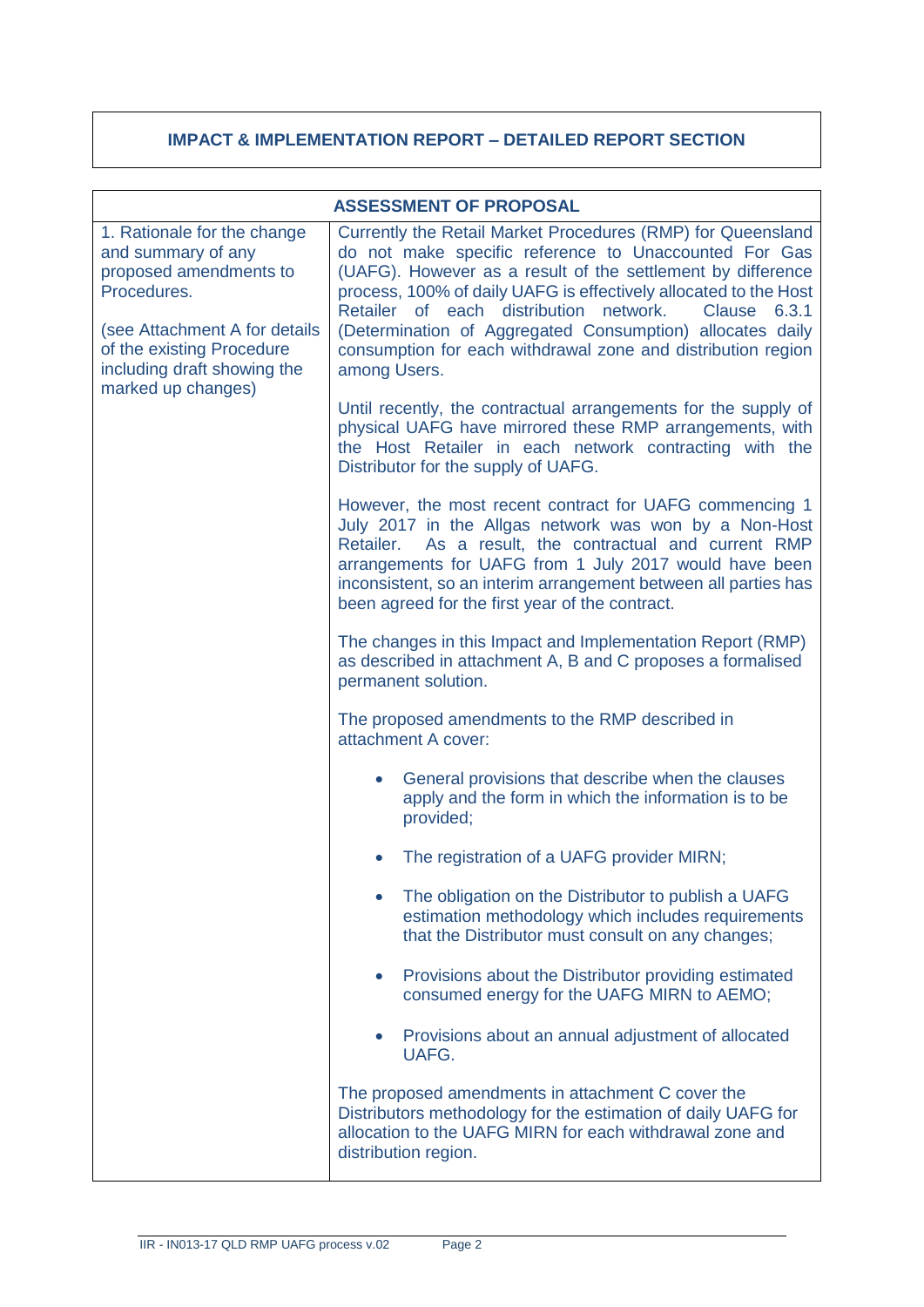|                                                                            | In summary, the proposed amendments to the Participant<br>Build Pack 4 (Queensland) in attachment B cover - the<br>transactions to be used for the reconciliation process.                                                                                                                                                                                                  |
|----------------------------------------------------------------------------|-----------------------------------------------------------------------------------------------------------------------------------------------------------------------------------------------------------------------------------------------------------------------------------------------------------------------------------------------------------------------------|
| 2. Overall Industry<br>Cost/Benefit estimate.                              | APA have indicated that the costs to implement their system<br>and process changes are under \$10K. AEMO cost to setup a<br>new process and perform UAFG wash-up reconciliation<br>process for QLD on a yearly basis will be under \$5k.<br>In term of benefits, this initiative allows for alternative UAFG<br>providers beyond the Host Retailer, increasing competition. |
| 3. The likely implementation<br>effect of the change(s) on<br>stakeholders | Distributors will need to change its interval metering data<br>reporting system to allocate daily estimated UAFG to Allocated<br>UAFG MIRNs (Interval) for reporting to market.                                                                                                                                                                                             |
|                                                                            | Regular monthly process for the Distributor to nominate the<br>anticipated daily UAFG to the UAFG provider ahead of the<br>month.                                                                                                                                                                                                                                           |
|                                                                            | Additional steps in the wash-up process to reconcile UAFG<br>involving User and AEMO.                                                                                                                                                                                                                                                                                       |
| 4. Recommendation on any<br>testing requirements                           | <b>Nil</b>                                                                                                                                                                                                                                                                                                                                                                  |
| 5. AEMO's preliminary                                                      | Consistency with NGL and NGR:                                                                                                                                                                                                                                                                                                                                               |
| assessment of the<br>proposal's compliance with<br>section 135EB:          | AEMO's view is that the proposed RMP changes are consistent<br>with the NGL and cover matters that the RMP may deal with<br>under Section 135EA(1) of the NGR.                                                                                                                                                                                                              |
|                                                                            | <b>National Gas Objective:</b>                                                                                                                                                                                                                                                                                                                                              |
|                                                                            | "Promote efficient investment in, and efficient operation and use<br>of, natural gas services for the long term interests of consumers<br>of natural gas with respect to price, quality, safety, reliability and<br>security of supply of natural gas."                                                                                                                     |
|                                                                            | It is AEMO's view that the proposed changes described in this<br>IIR will assist the efficient operation of the retail gas market, and<br>are in the long-term interests of consumers as it promotes retail<br>competition.                                                                                                                                                 |
|                                                                            | <b>Applicable Access Arrangements:</b>                                                                                                                                                                                                                                                                                                                                      |
|                                                                            | AEMO's view is that the proposed changes in this IIR are not<br>in conflict with existing Access Arrangements. The Distributor                                                                                                                                                                                                                                              |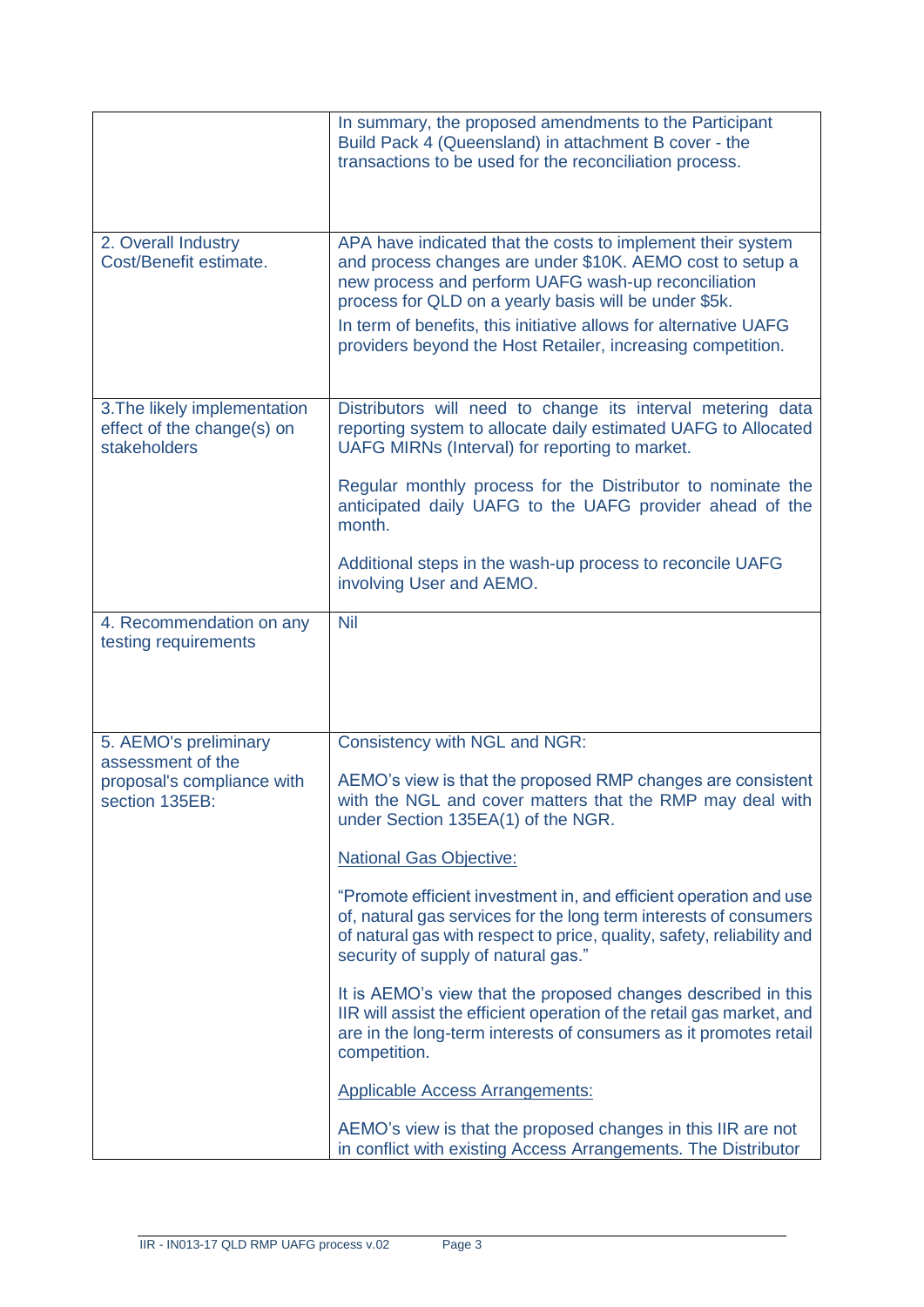|                                   | did not raise concerns with the proposed amendments in<br>relation to their Access Arrangement.                                                                                                                                                                                                                                                   |
|-----------------------------------|---------------------------------------------------------------------------------------------------------------------------------------------------------------------------------------------------------------------------------------------------------------------------------------------------------------------------------------------------|
| 6. Consultation forum<br>outcomes | All clauses were agreed and a couple of new clauses were<br>added. Discussion were had around whether this procedure<br>could be applied to the host and non-host retailer. Feedback<br>on the updated and new clauses as well as the discussion on<br>the concept of host and non-host retailer process being the<br>same is due by 4 June 2018. |
|                                   | Procedure now updated to have no differentiation between<br>host and non host retailer as the UAFG provider.                                                                                                                                                                                                                                      |
|                                   | Procedure now takes into account the need to register a<br>reconciliation MIRN.                                                                                                                                                                                                                                                                   |

| <b>RECOMMENDATION(S)</b>                                                          |                                                                                                                                                                                                                                                                                                                       |  |
|-----------------------------------------------------------------------------------|-----------------------------------------------------------------------------------------------------------------------------------------------------------------------------------------------------------------------------------------------------------------------------------------------------------------------|--|
| 7. Should the proposed<br>Procedures be made,<br>(with or without<br>amendments)? | AEMO recommends that the changes to the artefacts be made as<br>drafted in Attachment A, B and C.                                                                                                                                                                                                                     |  |
| 8. Proposed effective<br>date for the proposed<br>change(s)                       | The proposed changes as described in attachment A, B and C are<br>to take effect on 1 September 2018.<br>The key milestones to achieve this effective date are:<br>IIR issued on 8 June 2018<br>$\bullet$<br>IIR submission close 9 July 2018<br>$\bullet$<br>Notice of decision published 30 July 2018.<br>$\bullet$ |  |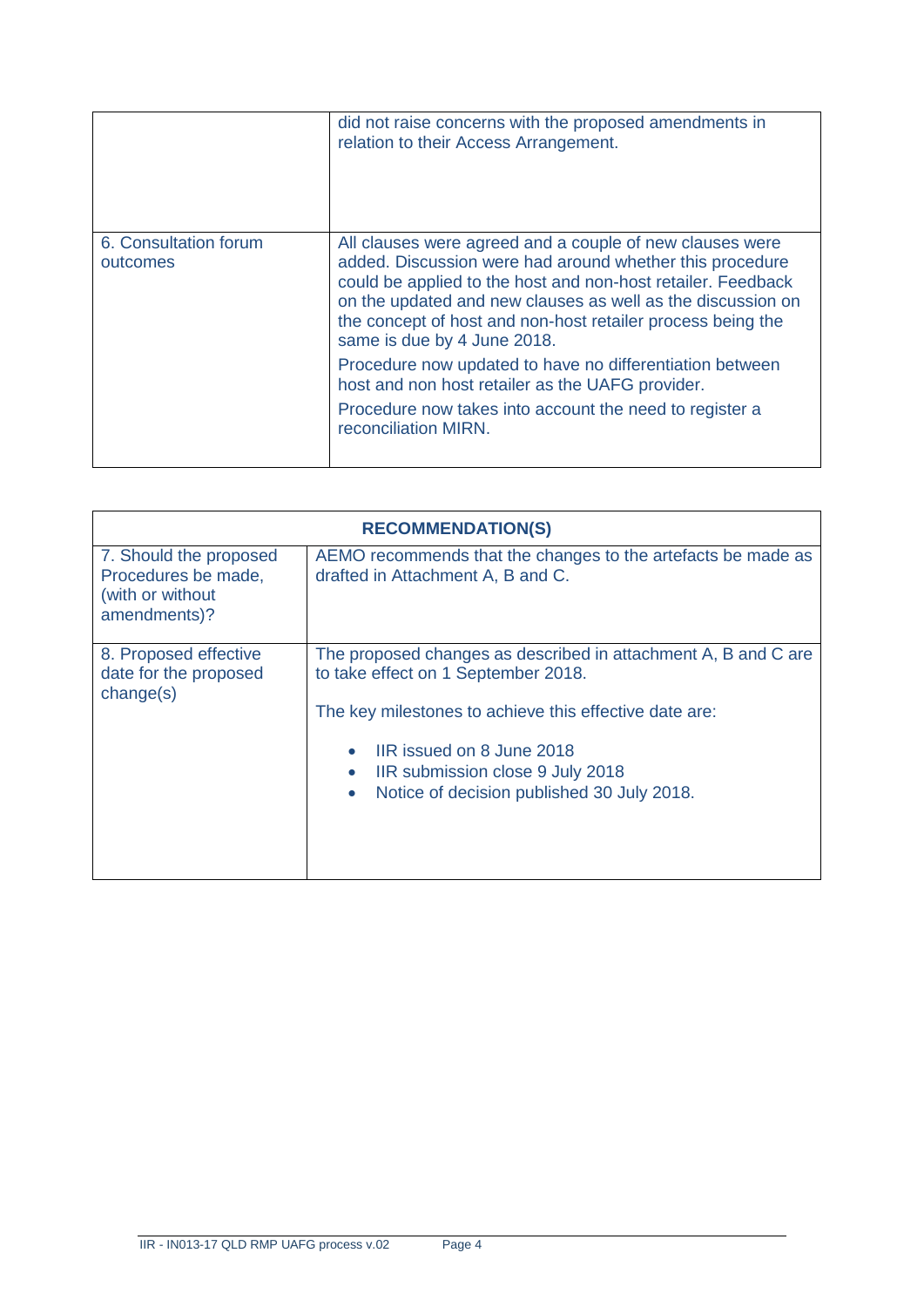# **ATTACHMENT A – DOCUMENTATION CHANGES (SEE SECTION 3)**

**Blue represents additions Red and strikeout represents deletions – Marked up changes**

**Comments may be used to explain changes to the document**

Extract of the Retail Market Procedure (QLD). This extract is to be read in conjunction with the current version 14 of the RMP (QLD). Click [here](https://www.aemo.com.au/-/media/Files/Gas/Retail_Markets_and_Metering/Market-Procedures/QLD/2017/Retail-Market-Procedures-Queensland--version-140-Clean.pdf) to view version 14 the RMP

## **Addition to clause 1.1.2 Definitions.**

| adjustment period                     | Period agreed between the Distributor and Users for<br>adjusted energy and or delivery                                                                                                                                                                                                                                                                                                                   |  |
|---------------------------------------|----------------------------------------------------------------------------------------------------------------------------------------------------------------------------------------------------------------------------------------------------------------------------------------------------------------------------------------------------------------------------------------------------------|--|
| allocated UAFG                        | Means the UAFG estimated by the Distributor that is sent<br>to AEMO as described in clause 11.2.2                                                                                                                                                                                                                                                                                                        |  |
| <b>reconciliation MIRN</b>            | Means the MIRN that the Distributor registers with AEMO<br>to cater for reconciliation adjusted gas delivery for both the<br><b>UAFG</b> provider and host retailer                                                                                                                                                                                                                                      |  |
| reconciliation quantity               | The amount of gigajoules for each withdrawal zone and<br>distribution region provided to Users to enable them to<br>determine whether UAFG is in surplus or shortfall                                                                                                                                                                                                                                    |  |
| <b>Total Consumption</b>              | All meter readings for all basic meters and interval meters<br>during the UAFG year. This includes UAFG.                                                                                                                                                                                                                                                                                                 |  |
| <b>Total Injection</b>                | Consumed energy from custody transfer meters                                                                                                                                                                                                                                                                                                                                                             |  |
| <b>UAFG</b>                           | See definition for <i>unaccounted for gas</i>                                                                                                                                                                                                                                                                                                                                                            |  |
| <b>UAFG</b> estimation<br>methodology | Means the methodology referred to in clause 11.3                                                                                                                                                                                                                                                                                                                                                         |  |
| <b>UAFG MIRN</b>                      | Means the MIRN that the Distributor registers with AEMO<br>with FRO as the UAFG provider for the relevant distribution<br>area as described in clause 11.2.1 for the purpose of<br>allocating a UAFG value.                                                                                                                                                                                              |  |
| <b>UAFG</b> provider                  | Means the retailer who provides UAFG in a distribution<br>area for a UAFG year.                                                                                                                                                                                                                                                                                                                          |  |
| <b>UAFG</b> year                      | Means a period for UAFG reconciliation commencing at<br>the start of gas day 1 July in any year and concluding at<br>the end of a gas day 30 June for the following year.                                                                                                                                                                                                                                |  |
| <b>Unaccounted for gas</b>            | is the difference between the amount of gas injected into<br>the distribution system at all custody transfer meters and<br>the amount of gas withdrawn from the distribution system<br>at all distribution supply points, including but not limited to<br>leakage or other actual losses, discrepancies due to<br>metering inaccuracies and variations of temperature,<br>pressure and other parameters. |  |

# **New chapter 11 additions.**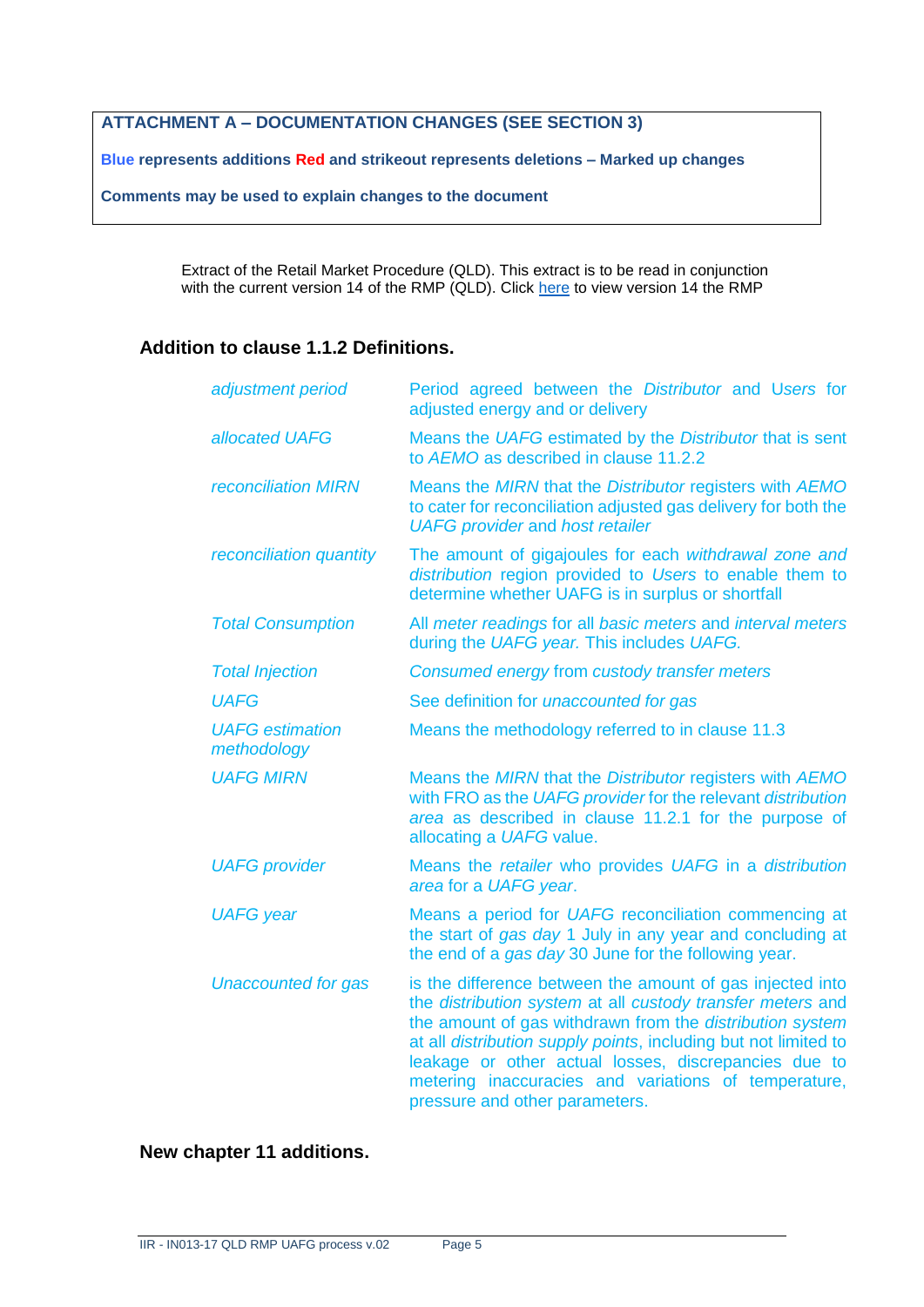# **CHAPTER 11 DISTRIBUTION UNACCOUNTED FOR GAS**

## **11.1 General**

(a) The *Distributor* must notify *AEMO* within 30 *business days* of appointing a *UAFG provider.* 

#### **11.2 Registration of the UAFG provider MIRN**

- (a) No later than 20 *business days* prior to the *UAFG provider* commencing deliveries of UAFG the relevant *Distributor* must register with *AEMO* one *interval meter MIRN* for each *withdrawal zone and distribution region* for which the *UAFG provider* has been appointed.
- (b) The registration of the *UAFG MIRN* referred to in clause 11.2 (a) must follow the process for a new *interval meter* referred to in clause 5.2.3 (b).

#### **11.3 Registration of the UAFG reconciliation MIRN**

- (a) No later than 20 *business days* prior to the *UAFG provider* commencing deliveries of *UAFG* the relevant *Distributor* must register with *AEMO* the required number of *interval meter MIRNs* for each *withdrawal zone and distribution region*. One *reconciliation MIRN* must have the *host retailer* as the *FRO*, the other *reconciliation MIRN* must have the *UAFG provider* as the *FRO* if the *UAFG provider* is not the *host retailer*.
- (b) The registration of the *UAFG reconciliation MIRNs* referred to in clause 11.5 (a) must follow the process for a new *interval meter* referred to in clause 5.2.3 (b).

#### **11.4 UAFG estimation methodology**

- (a) The *Distributor* must publish its *UAFG estimation methodology* on its website*.*
- (b) The *Distributor* will use reasonable endeavours to ensure the *UAFG estimation methodology* results in the annual *reconciliation quantity* tending towards zero.
- (c) The *Distributor* prior to implementing changes to the published *UAFG estimation methodology* must
	- (i) provide *Users* and *AEMO* with the proposed change to the *UAFG estimation methodology;* and
	- (ii) allow a reasonable time to receive *Users* and *AEMO* responses to the proposed changes to the *UAFG estimation methodology.*

#### **11.5 Provision of estimated consumed energy for the UAFG MIRN**

- (a) For each *gas day* the *Distributor* must apply the *UAFG estimation methodology* to calculate the estimated daily *UAFG* for each *withdrawal zone and distribution region.*
- (b) The *Distributor* must communicate the estimated *UAFG* for each *withdrawal zone and distribution region* for each day to the *UAFG provider* in an agreed time and format.
- (c) At the end of each *gas day* the *Distributor* must allocate the daily *UAFG* amount for each *withdrawal zone* and *distribution region* to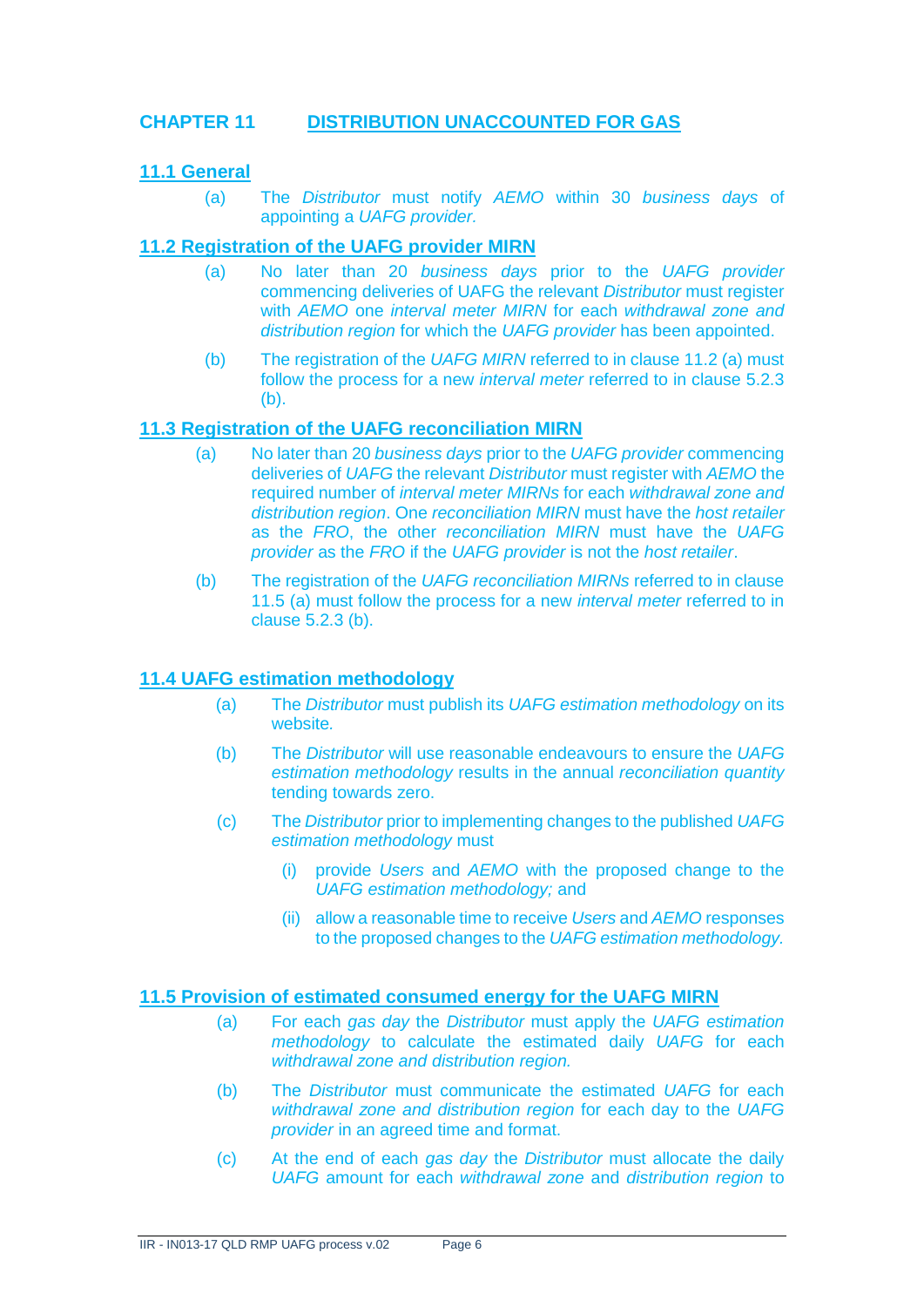the associated *UAFG MIRN* which has been agreed with the *UAFG provider*.

- (d) The *Distributor* must provide the daily estimated *UAFG* for the *UAFG MIRN* with the energy data for *interval meters* in accordance with the delivery timeframes set out in clause 5.5.
- (e) *AEMO* must use the data in clause 11.4 (b) for settlement purposes.

# **11.6 Annual adjustments of allocated UAFG.**

## **11.6.1 AEMO to provide annual injection data**

Within 10 *business days* of issuing the nine calendar month revision for June of the *UAFG year*, *AEMO* will provide the *consumed energy* for *custody transfer meters* for the *UAFG year* to the *Distributors.*

#### **11.6.2 Distributor, and Users to agree data.**

- (a) Within 25 *business days* having received the data referred to in clause 11.6.1 each *Distributor* must for each *withdrawal zone and distribution region*.
	- (i) provide each *User* with all *meter readings* for all *basic meters*  and *interval meters* during the *UAFG year* for which the *User*  was the *FRO* during the *UAFG year;*
	- (ii) where the *meter readings* for *basic meters* in clause 11.6.2(a)(i) span two *UAFG years*, the *Distributor* must allocate the *meter reading* between the two *UAFG years* in proportion to the applicable *NSL; and*
	- (iii) send the data referred to in clause 11.6.1 and 11.6.2 (a) (i) to *Users.*
- (b) The data referred to in clause 11.6.2 (a) (i) and (ii), must be agreed between *Distributors* and *Users* within 40 *business days* from the day on which the data was received.
- (c) If the *User* does not agree with the data provided in clause 11.6.2 (a) (i) and (ii), the *User* must resolve the query with the *Distributor* within the time frame set out in 11.6.2(b).
- (d) When the *Distributor* receives agreement from all *Users, Distributors* must provide *AEMO* the agreed consumption data within *10 business days* after the time period referred to in clause 11.6.2 (b) has elapsed.

#### **11.6.3 AEMO to determine reconciliation quantity.**

- (a) Within 25 *business days* after receiving the data referred to in clause 11.6.2. (d), *AEMO* must calculate the annual *reconciliation quantity* for each *withdrawal zone and distribution region* in accordance with this clause based on the data provided by the *Distributors*.
- (b) *AEMO* will apply the following formula to calculate the *reconciliation quantity*.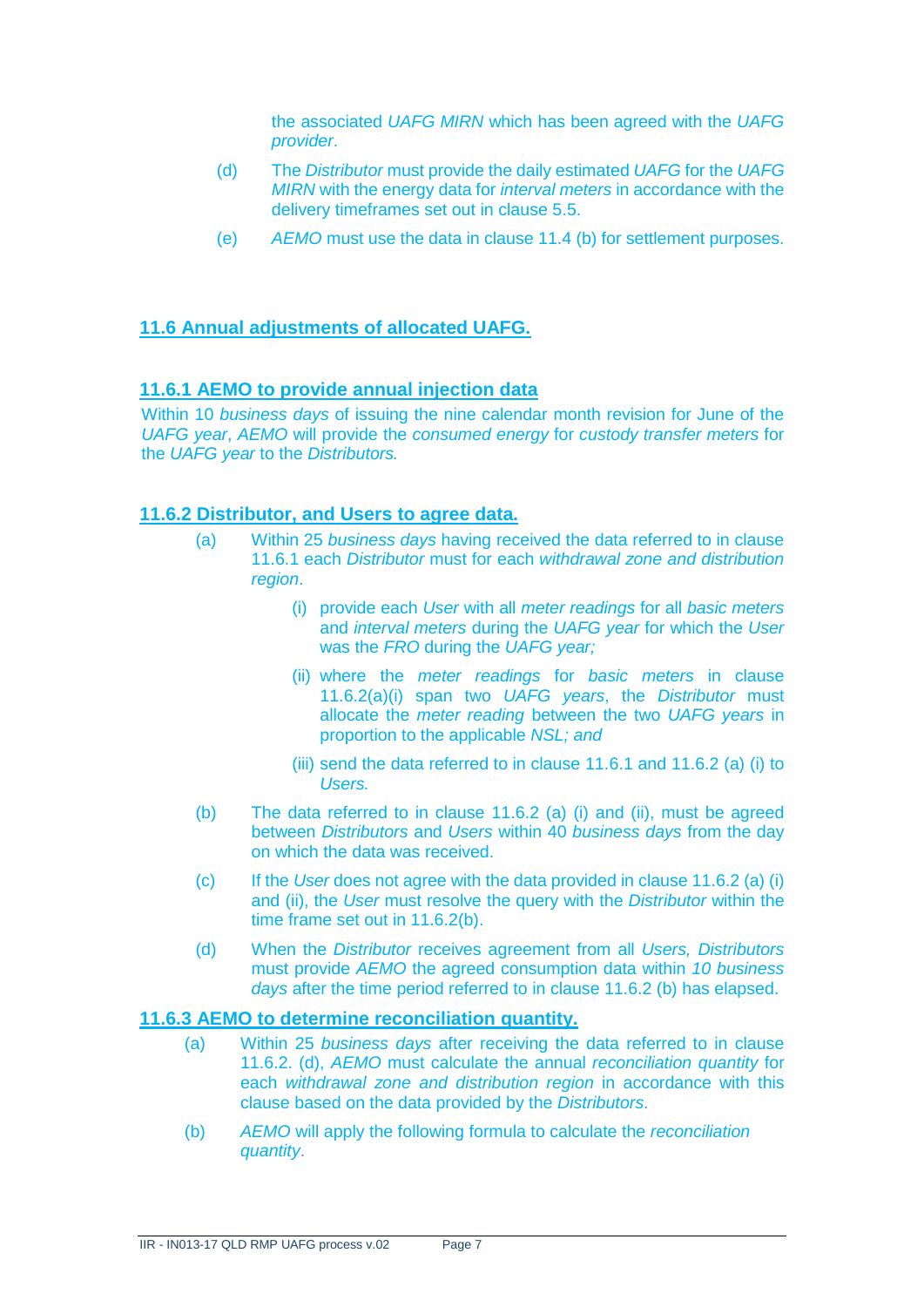*Reconciliation quantity* = *Total Injection* – *Total consumption*

(c) Within 10 *business days* after calculating the annual *reconciliation quantity* under clause 11.6.3 (b), which will include an indicator to signify whether the annual *reconciliation quantity* is in surplus or shortfall, *AEMO* must provide the annual *reconciliation quantity*, to the *Distributor, UAFG provider* and the *host retailer.*

#### **11.6.4 Users reconciliation.**

- (a) Within 20 *business days* of having received the annual *reconciliation quantity* under clause 11.6.3 (c), the *UAFG provider* and the *host retailer* must agree on the *UAFG* adjusted gas deliveries and timeline to resolve their respective surplus or shortfall position for each *withdrawal zone and distribution region*.
- (b) Within 10 business days after agreeing to the *UAFG* adjusted gas deliveries and timeline referred to in clause 11.6.4 (a), the *UAFG provider*  must provide the *Distributor* the agreed *UAFG* adjusted gas deliveries and timeline for each *withdrawal zone and distribution region*.
- (c) Daily *reconciliation quantities* must commence from the first day of the next month that is, at least 10 *business days* after the date the total *reconciliation quantity* is agreed, unless otherwise agreed by the *Distributor*, *host retailer* and *UAFG provider*.
- (d) The daily *reconciliation quantity* will be limited to 500GJ per day plus one day at less than 500GJ to ensure the entire annual *reconciliation quantity*  is recovered.
- (e) The *Distributor* provides the *daily reconciliation quantity* as energy values to the relevant *reconciliation MIRN*.
	- (i) If the daily *reconciliation quantity* was positive (surplus) the agreed daily *reconciliation quantity* is sent to the *UAFG provider reconciliation MIRN* as a positive value (*host retailer* provided some of the UAFG as the estimate was too low)
	- (ii) If the daily *reconciliation quantity* was negative (shortfall) the agreed daily *reconciliation quantity* is sent to the *host retailer reconciliation MIRN* as a positive value (*UAFG provider* gave too much UAFG as the estimate was too high)
	- (iii) Otherwise the daily *reconciliation quantity* is zero
- (f) For the avoidance of doubt:
	- (i) The responsibilities of the *UAFG provider* extend until the last *gas day* for which a daily *reconciliation quantity* is required for the period they were the *UAFG provider*.
	- (ii) The changes apply to all *UAFG years* that end after the effective date of the Procedure (i.e. will include *UAFG year* 2018/2019)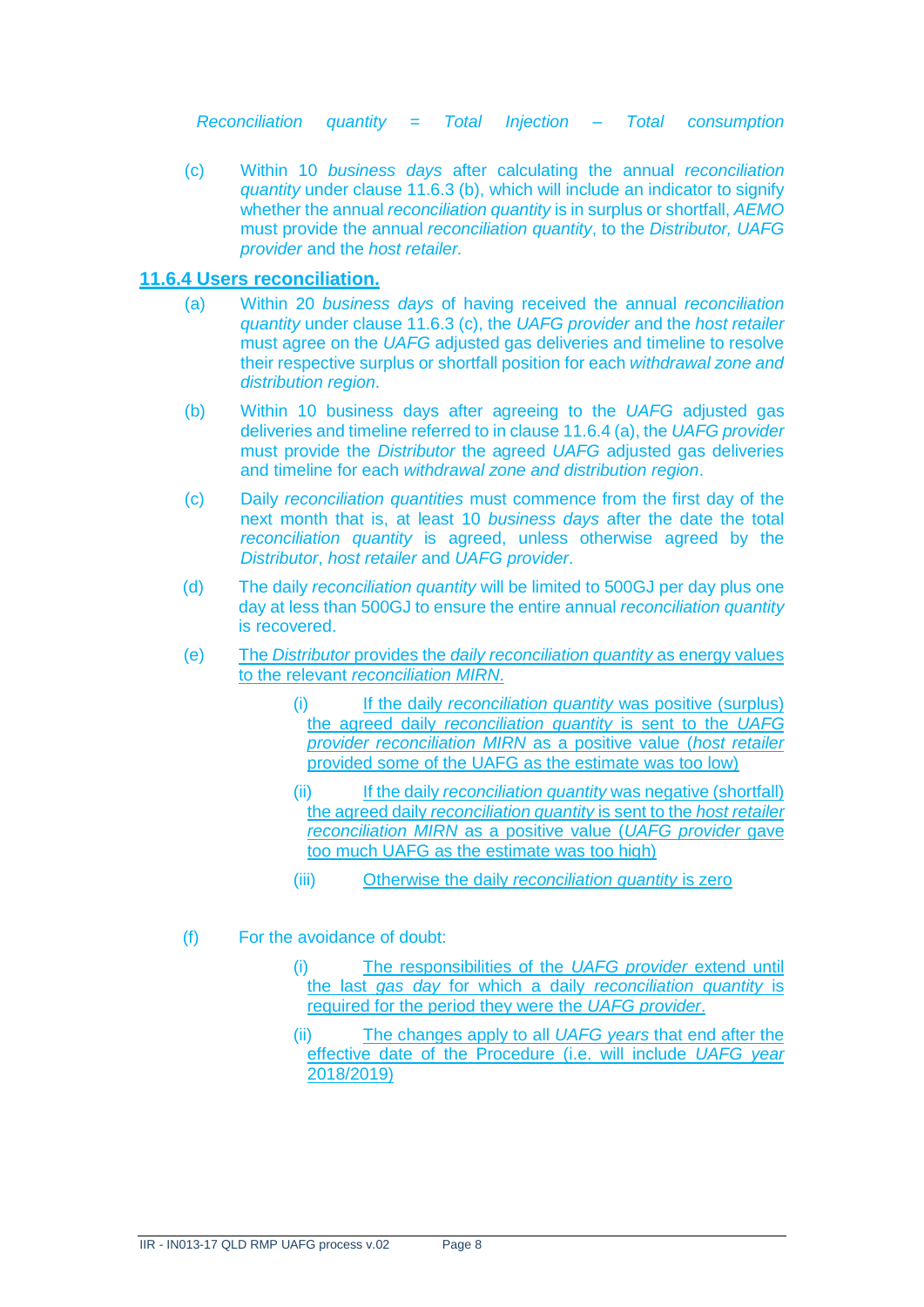# **ATTACHMENT B – DOCUMENTATION CHANGES (SEE SECTION 3)**

**Blue represents additions Red and strikeout represents deletions – Marked up changes**

**Comments may be used to explain changes to the document**

Extract of the Participant Build Pack 4 (PBP4) changes (QLD). This extract is to be read in conjunction with the current version 10 the Participant Build Pack (QLD). Click [here](https://www.aemo.com.au/-/media/Files/Gas/Retail_Markets_and_Metering/Market-Procedures/QLD/GIP/Build_Pack_4/Participant-Build-Pack-4--Queensland-v-100-Clean.pdf)  to view version 10 of the PBP4.

#### **Additions to section 5 New transactions for Queensland.**

#### **5.13 Distribution Unaccounted for gas UAFG**

This section details the transactions to be used for the UAFG process described in chapter 11 of the Queensland Retail Market Procedures (RMP).

# **5.13.1 CTM injection report (T600)**

This section describes the transactions by which:

(i) AEMO provides consumed energy for custody transfer meters to the Distributor under clause 11.5.1 of the RMP; (ii) The distributor provides the consumed energy for custody transfer meters to the usages under clause 11.5.2 (a) (ii) of the RMP.

| <b>Transaction Definition</b> | <b>600 CTM Injection Report</b>                     |
|-------------------------------|-----------------------------------------------------|
| Table cross-reference         |                                                     |
| <b>Trigger</b>                | 10 business days of issuing the nine calendar month |
|                               | revision for June of the UAFG year                  |
| <b>Pre-conditions</b>         | <b>None</b>                                         |
| <b>Post-conditions</b>        | <b>None</b>                                         |
| <b>Transaction</b>            | <b>None</b>                                         |
| acknowledgment                |                                                     |
| specific event codes          |                                                     |

| Transaction:   | 600 CTM Injection Report |
|----------------|--------------------------|
| Received From: | . AEMO .                 |
| Sent To:       | <b>Distributor</b>       |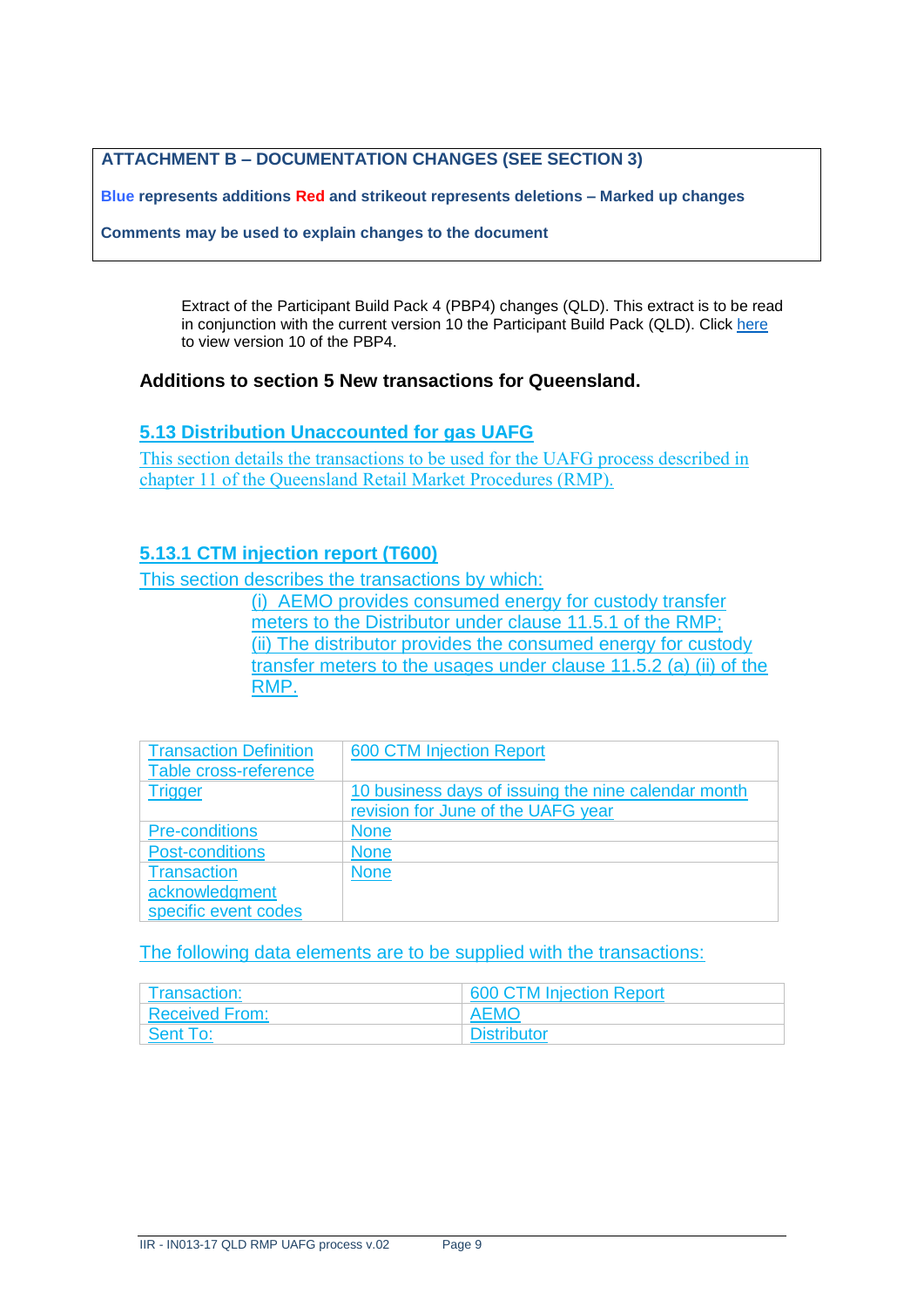| <b>Data Element</b>  | <b>Mandatory/Optional/Not</b><br><b>Required</b> | <b>Usage</b>                                                                                         |
|----------------------|--------------------------------------------------|------------------------------------------------------------------------------------------------------|
| uafg year            | M                                                | YYYY_YY<br><b>Current UAFG year</b><br>2018_19<br>2019 20                                            |
| <b>State</b>         | M                                                | <b>QLD</b>                                                                                           |
| statement_version_id | M                                                | <b>Monthly statement version used</b><br>for ini gi                                                  |
| version_from_date    | M                                                |                                                                                                      |
| version to-date      | M                                                |                                                                                                      |
| Inj                  | M                                                | <b>Aggregated Injections by</b><br><b>Distributor by Withdrawal Zone</b><br>for UAFG Year (positive) |
| Distributor id       | $\underline{\mathsf{M}}$                         |                                                                                                      |
| Distributor_name     | $\underline{\mathsf{M}}$                         |                                                                                                      |
| Wd_zone_id           | $\underline{\mathsf{M}}$                         |                                                                                                      |
| Wd zone name         | $\underline{\mathsf{M}}$                         |                                                                                                      |
| created date         | M                                                |                                                                                                      |

# **5.13.2 Meter readings for basic meters (T605)**

This section describes the transactions by which the distributor is to provide the meter readings to users.

| <b>Transaction Definition</b> | 605 Meter readings for basic meters      |
|-------------------------------|------------------------------------------|
| Table cross-reference         |                                          |
| <b>Trigger</b>                | Receipt of the T600 CTM Injection Report |
| <b>Pre-conditions</b>         | <b>None</b>                              |
| <b>Post-conditions</b>        | <b>None</b>                              |
| <b>Transaction</b>            | <b>None</b>                              |
| acknowledgment                |                                          |
| specific event codes          |                                          |

| Transaction:          | 605 Meter readings for basic meters |
|-----------------------|-------------------------------------|
| <b>Received From:</b> | <b>Distributor</b>                  |
| Sent To:              | Retailer                            |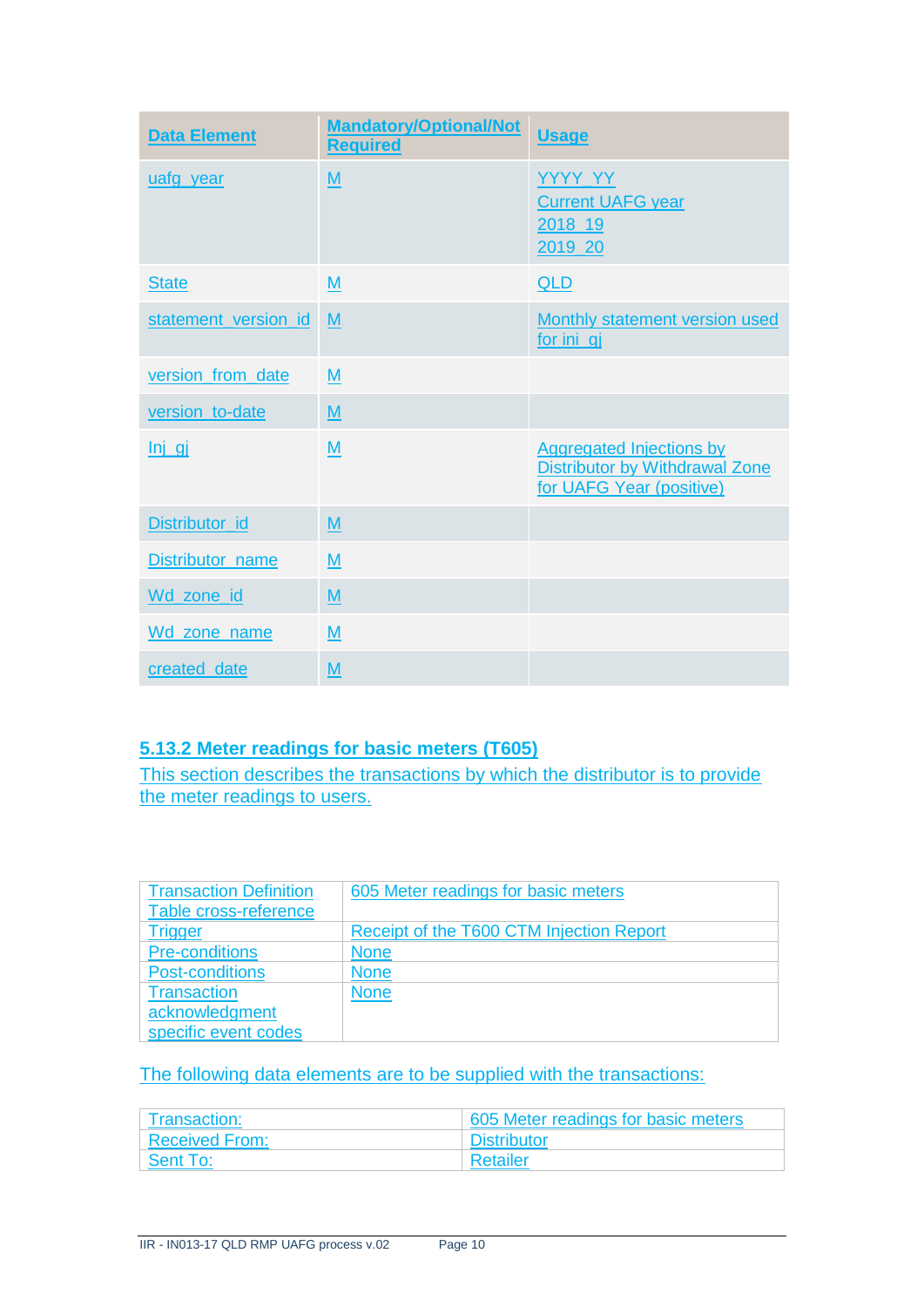| Data Element                | Mandatory/               | <b>Usage</b>                |
|-----------------------------|--------------------------|-----------------------------|
|                             | <b>Optional/Not</b>      |                             |
|                             | <b>Required</b>          |                             |
| <b>MIRN</b>                 | M                        |                             |
| <b>Invoice Number</b>       | M                        |                             |
| <b>Transaction Id</b>       | M                        |                             |
| <b>Transaction_Date</b>     | M                        |                             |
| <b>Adjustment_Indicator</b> | M                        | $C =$ Cancelled transaction |
|                             |                          | $R =$ Rebilled transaction  |
|                             |                          | $N =$ New transaction       |
| <b>Period</b>               | M                        |                             |
| <b>Billing Days</b>         | M                        |                             |
| <b>Type_of_Read</b>         | M                        | $A = Actual$                |
|                             |                          | $E =$ Estimated             |
|                             |                          | $S =$ Substituted           |
|                             |                          | $C =$ Customer own read     |
| <b>Consumption MJ</b>       | $\underline{\mathsf{M}}$ |                             |
| <b>Current_Read_Date</b>    | M                        |                             |
| <b>Previous Read Date</b>   | M                        |                             |
| Distributor_ID              | M                        |                             |
| <b>Network Tariff Code</b>  | $\underline{\mathsf{M}}$ |                             |
| <b>Current_NSL_Split</b>    | $\mathbf O$              |                             |

# **5.13.3 Queries on data issues (T610)**

This section describes the transactions by which the Users submit queries if they find any issues in the consumption data provided by Distributors.

| <b>Transaction Definition</b> | 610 Queries on data issues           |
|-------------------------------|--------------------------------------|
| Table cross-reference         |                                      |
|                               |                                      |
| <b>Trigger</b>                | Receipt meter readings for UAFG year |
| <b>Pre-conditions</b>         | <b>None</b>                          |
| Post-conditions               | <b>None</b>                          |
| <b>Transaction</b>            | <b>None</b>                          |
| acknowledgment specific       |                                      |
| event codes                   |                                      |

| Transaction:          | 610 Queries on data issues |
|-----------------------|----------------------------|
| <b>Received From:</b> | Retailer                   |
| Sent To:              | <b>Distributor</b>         |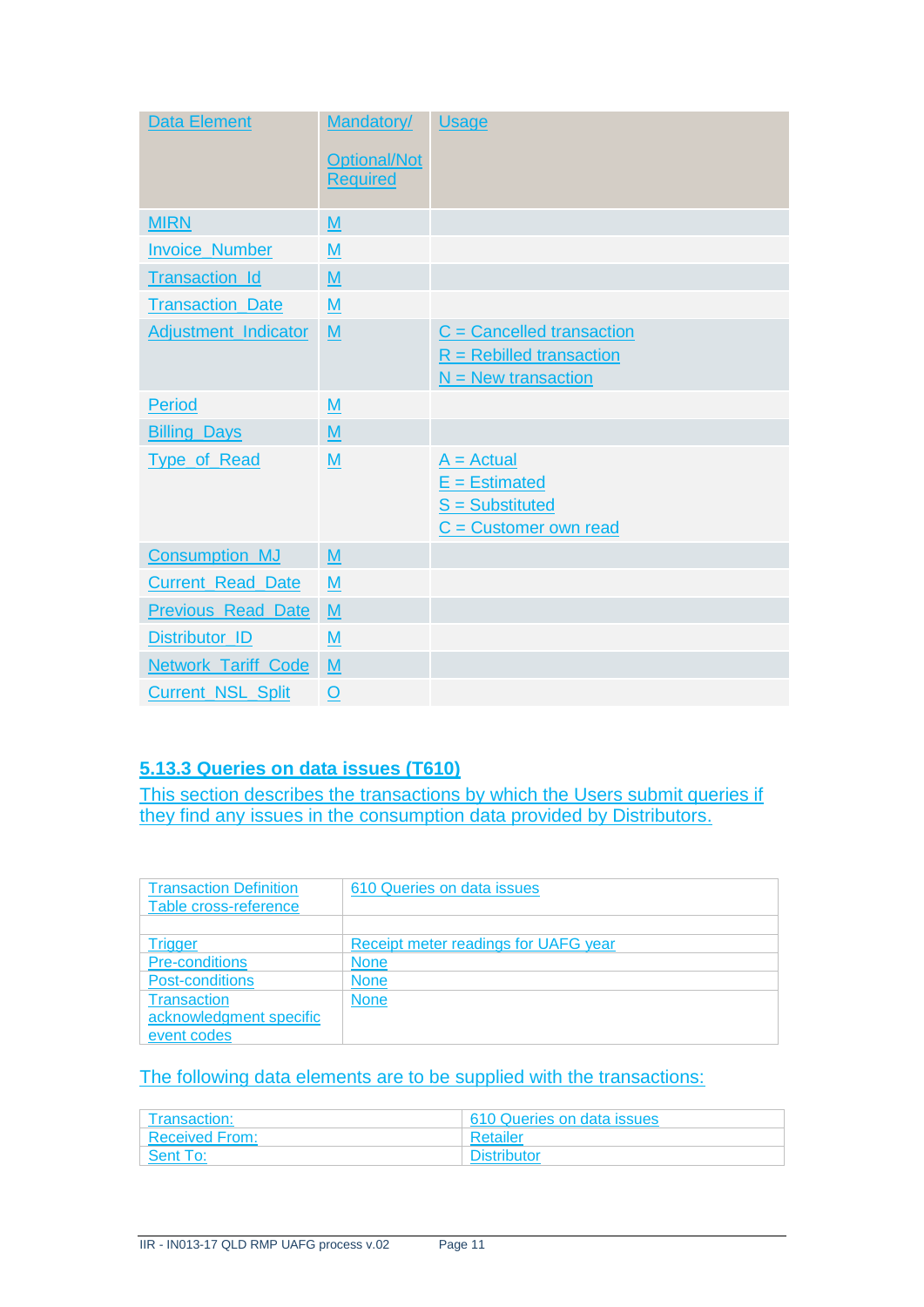| <b>Data Element</b>                   | <b>Mandatory/</b><br><b>Optional/Not</b><br><b>Required</b> | <b>Usage</b>                        |
|---------------------------------------|-------------------------------------------------------------|-------------------------------------|
| <b>MIRN</b>                           | $\underline{\mathsf{M}}$                                    |                                     |
| <b>Invoice Number</b>                 | M                                                           |                                     |
| Transaction_ID                        | M                                                           |                                     |
| <b>Transaction_Date</b>               | M                                                           |                                     |
| <b>Adjustment_Indicator</b>           | $\underline{\mathsf{M}}$                                    |                                     |
| Period                                | M                                                           |                                     |
| <b>Billing Days</b>                   | M                                                           |                                     |
| <b>Type of Read</b>                   | M                                                           |                                     |
| <b>Consumption_MJ</b>                 | M                                                           |                                     |
| <b>Current Read Date</b>              | M                                                           |                                     |
| <b>Previous Read Date</b>             | M                                                           |                                     |
| Distributor_ID                        | M                                                           |                                     |
| <b>Network Tariff Code</b>            | M                                                           |                                     |
| <b>Current_NSL_Split</b>              | $\circ$                                                     |                                     |
| <b>Comments</b>                       | M                                                           | <b>User Comments on Data issues</b> |
| 5.42.4 Peconciliation quantity (TG45) |                                                             |                                     |

**5.13.4 Reconciliation quantity (T615)**

This section describes the transactions by which AEMO will provide the data to the distributor, UAFG Provider and the host retailer.

| <b>Transaction Definition</b> | 615 Reconciliation quantity            |
|-------------------------------|----------------------------------------|
| Table cross-reference         |                                        |
| Trigger                       | Receipt of the agreed consumption data |
| <b>Pre-conditions</b>         | <b>None</b>                            |
| <b>Post-conditions</b>        | <b>None</b>                            |
| <b>Transaction</b>            | <b>None</b>                            |
| acknowledgment                |                                        |
| specific event codes          |                                        |

| Transaction:   | 615 Reconciliation quantity                   |
|----------------|-----------------------------------------------|
| Received From: | AEMO                                          |
| Sent To:       | <b>Distributor/HostRetailer/UAFG Provider</b> |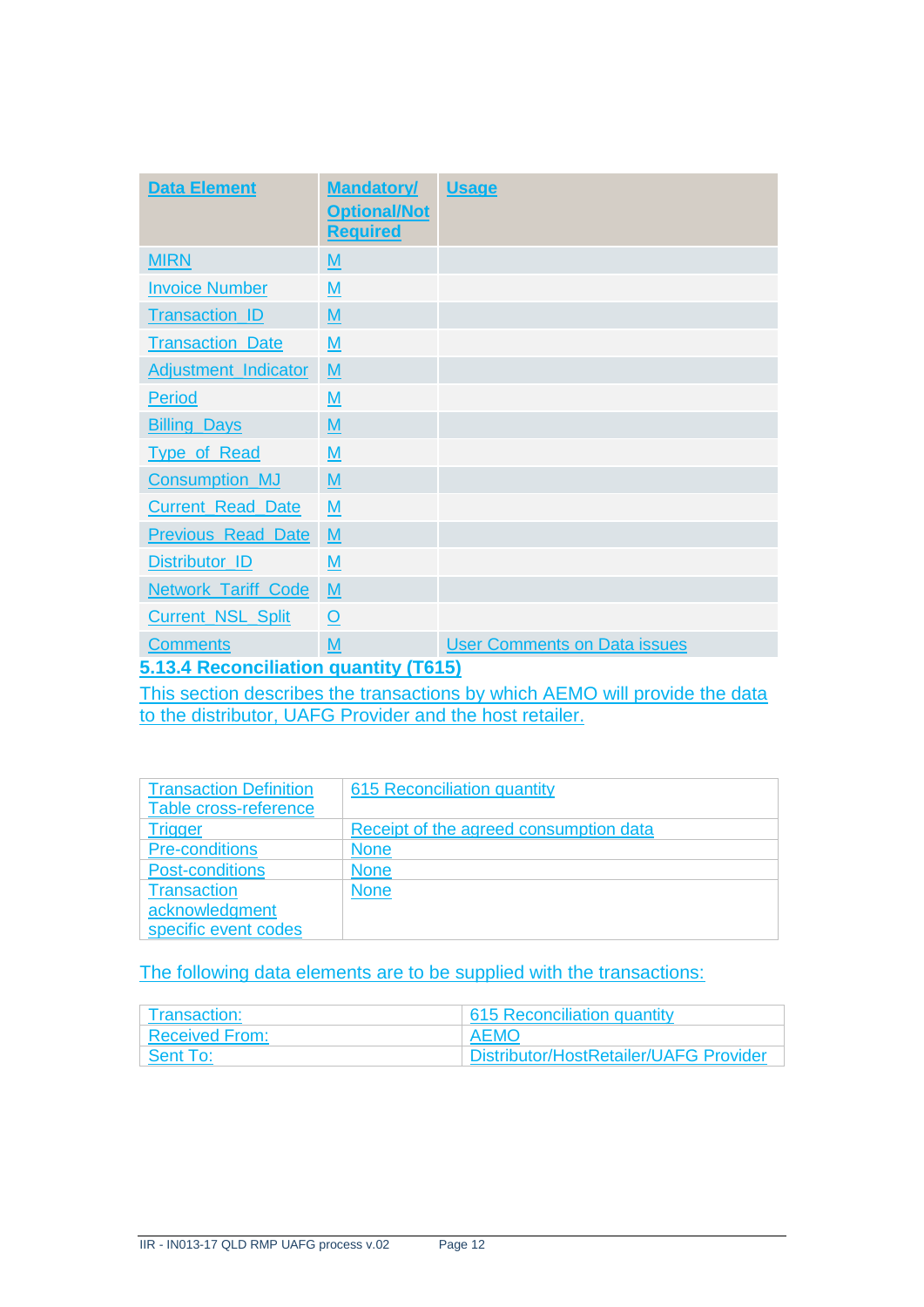| <b>Column Name</b> | <b>Mandatory/ Comment</b><br><b>Optional</b> |                                                           |
|--------------------|----------------------------------------------|-----------------------------------------------------------|
| <b>UAFG Year</b>   | M                                            | YYYY YY<br><b>Current UAFG year</b><br>2018_19<br>2019 20 |
| consumption        | $\underline{\mathsf{M}}$                     | <b>GJ</b>                                                 |
| Distributor_id     | M                                            |                                                           |
| Distributor_name   | M                                            |                                                           |
| Wd_zone_id         | $\underline{\mathsf{M}}$                     |                                                           |
| Wd zone name       | М                                            |                                                           |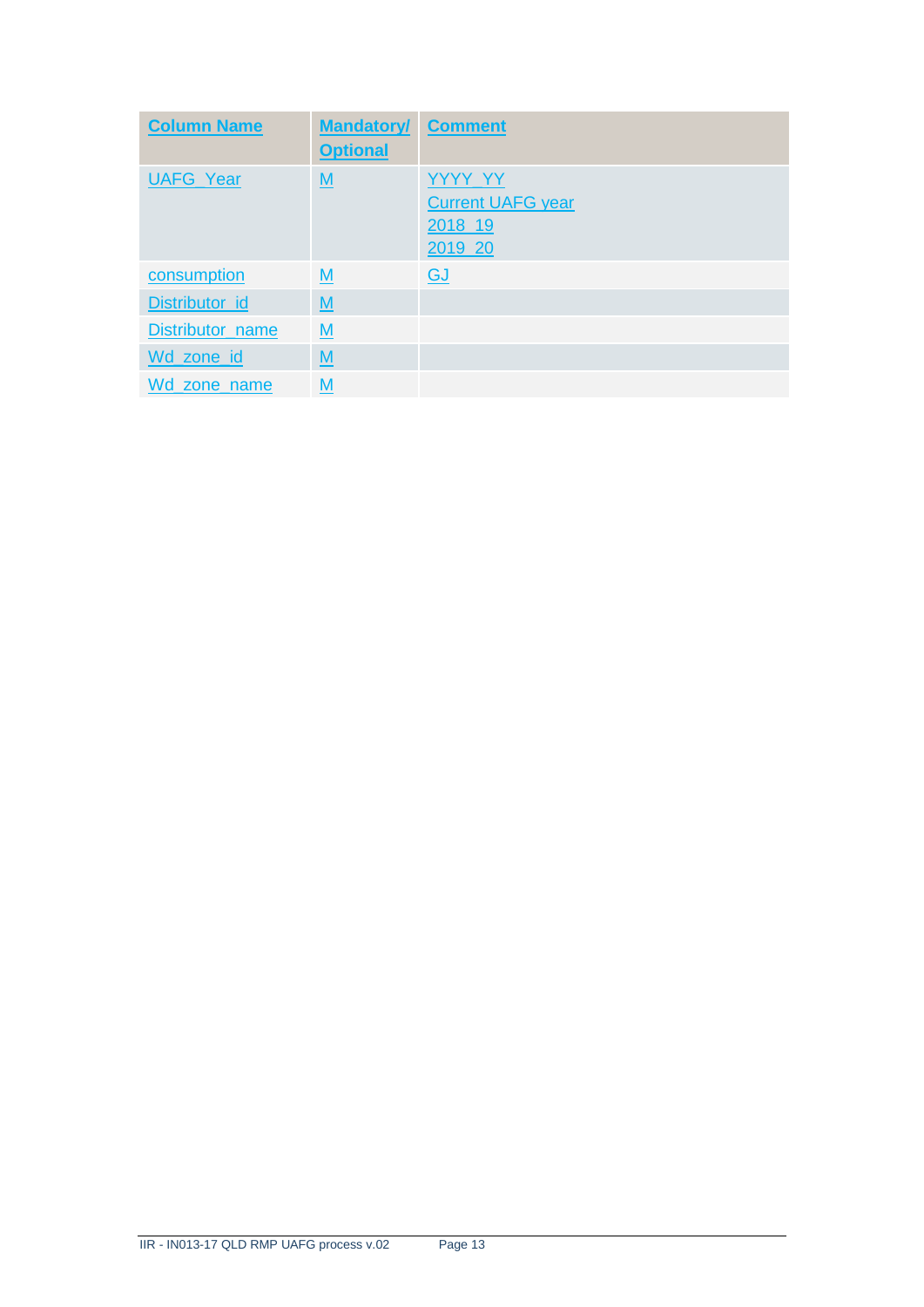New Transactions to be added to Appendix A (Table of Transactions)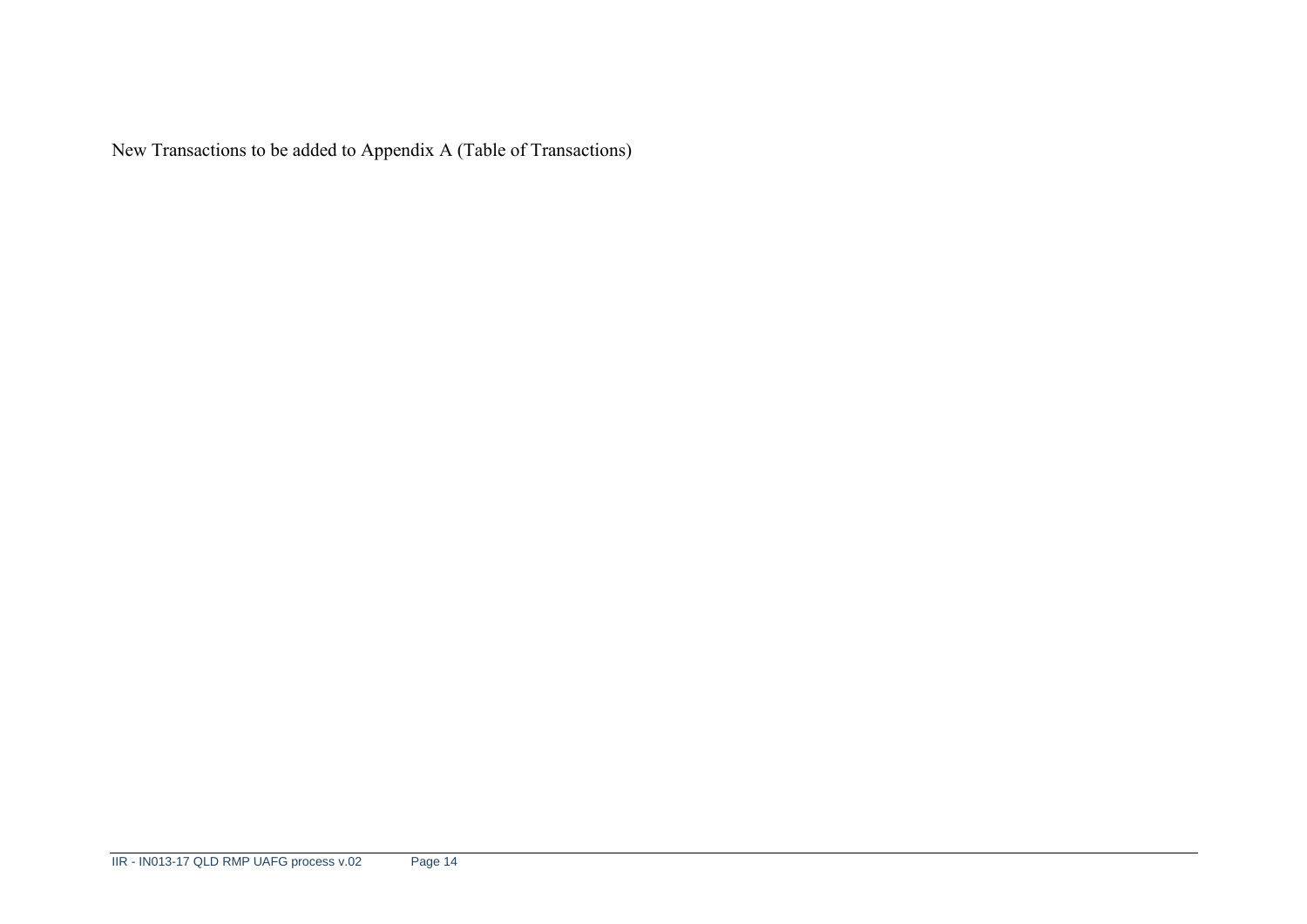| Ref<br>No | $\mathsf{X}$<br> Re | Basic,<br>Interval $NO$<br>or Both $\vert N - \vert$ | G P<br><b>GIP</b> | Category | Proced<br>ure Ref | $\ln$ ref to<br>Procedur<br>$\theta$ | $ s \text{ Map} $<br><b>ID</b> | Comment   Proces   Trans Type   Trigg   From | er                                                                                                                                                   |      | To                     | Purpose                                                                                    | Type   Meth | l od | Data<br><b>Elements</b><br>- Received                                                                                                                                                                                | Data Elements<br>- Sent back | Comments |
|-----------|---------------------|------------------------------------------------------|-------------------|----------|-------------------|--------------------------------------|--------------------------------|----------------------------------------------|------------------------------------------------------------------------------------------------------------------------------------------------------|------|------------------------|--------------------------------------------------------------------------------------------|-------------|------|----------------------------------------------------------------------------------------------------------------------------------------------------------------------------------------------------------------------|------------------------------|----------|
| 600       |                     | Interval GIP                                         |                   |          | 11.5.1            |                                      |                                | <b>CTM</b><br>Injection<br>Report            | 10<br>busin<br>ess<br>days<br>of<br>issuin<br>g the<br>nine<br>calen<br>dar<br>mont<br>revisi<br>on for<br>June<br>of the<br><b>UAF</b><br>G<br>year | AEMO | <b>Distribut</b><br>or | Provides<br>consumed<br>energy for<br>customer<br>transfer meters<br>to the<br>Distributor | M2B         |      | Email uafg_year<br>State<br>statement_v<br>ersion_id<br>version_fro<br>m_date<br>version_to-<br>date<br>$Inj$ gj<br>Distributor_i<br>d<br>Distributor_<br>name<br>Wd_zone_id<br>Wd_zone_n<br>ame<br>created_dat<br>e | N/A                          |          |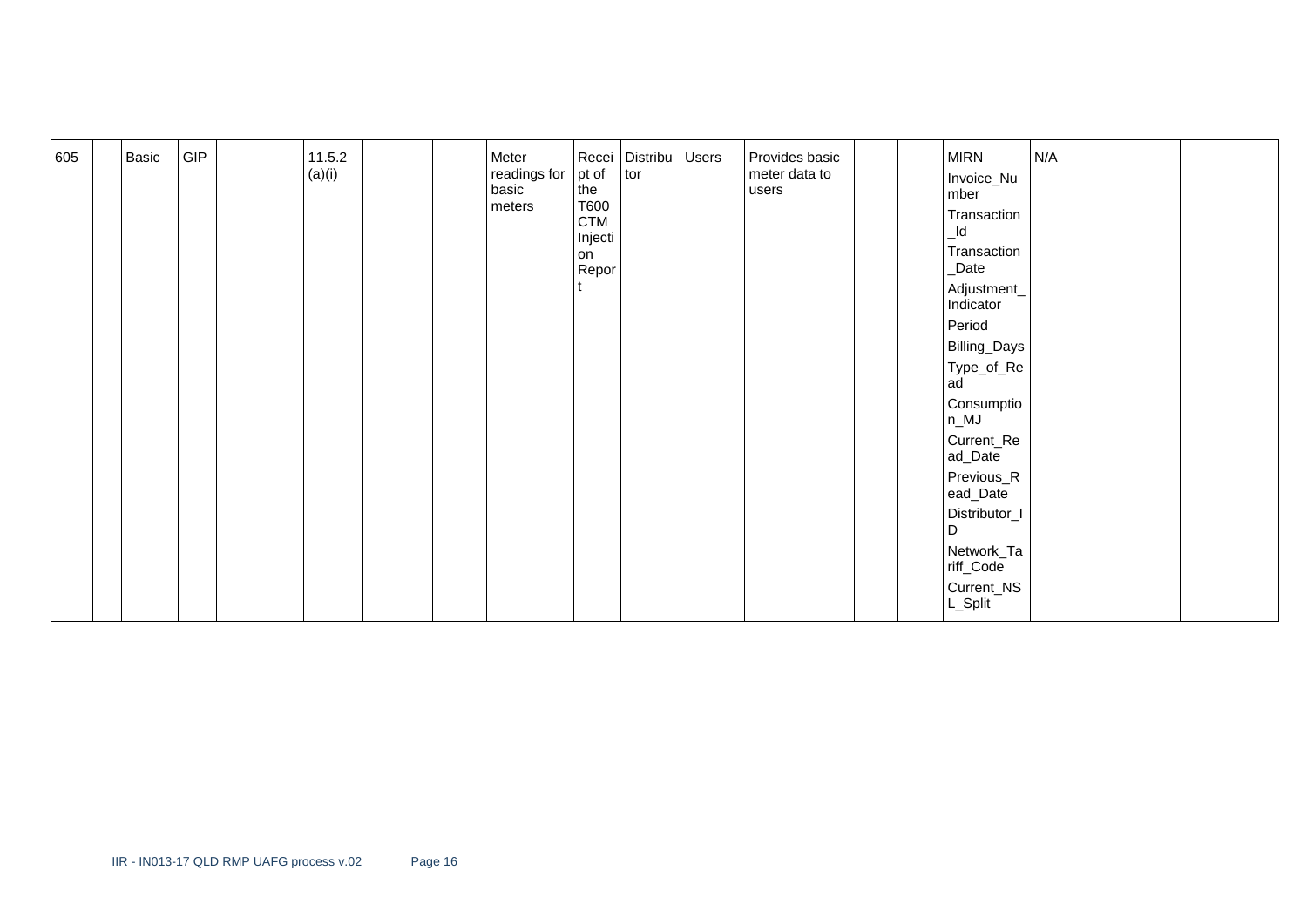| 610 | Both | GIP | 11.5.2<br>(c) |  | Queries on<br>data issues | Recei User<br>$pt$ meter<br>readi<br>ngs<br>for<br>UAF<br>${\mathsf G}$<br>year | Distribut Queries<br>lor | provided meter<br>data |  | <b>MIRN</b><br>Invoice<br>Number<br>Transaction<br>$\overline{\mathsf{L}}$<br>Transaction<br>_Date<br>Adjustment_<br>Indicator<br>Period<br>Billing_Days<br>Type_of_Re<br> ad<br>Consumptio<br>$n_M$<br>Current_Re<br>ad_Date<br>Previous_R<br>ead_Date<br>Distributor_I<br>$\mathsf D$ | N/A |  |
|-----|------|-----|---------------|--|---------------------------|---------------------------------------------------------------------------------|--------------------------|------------------------|--|-----------------------------------------------------------------------------------------------------------------------------------------------------------------------------------------------------------------------------------------------------------------------------------------|-----|--|
|     |      |     |               |  |                           |                                                                                 |                          |                        |  | Network_Ta<br>riff_Code                                                                                                                                                                                                                                                                 |     |  |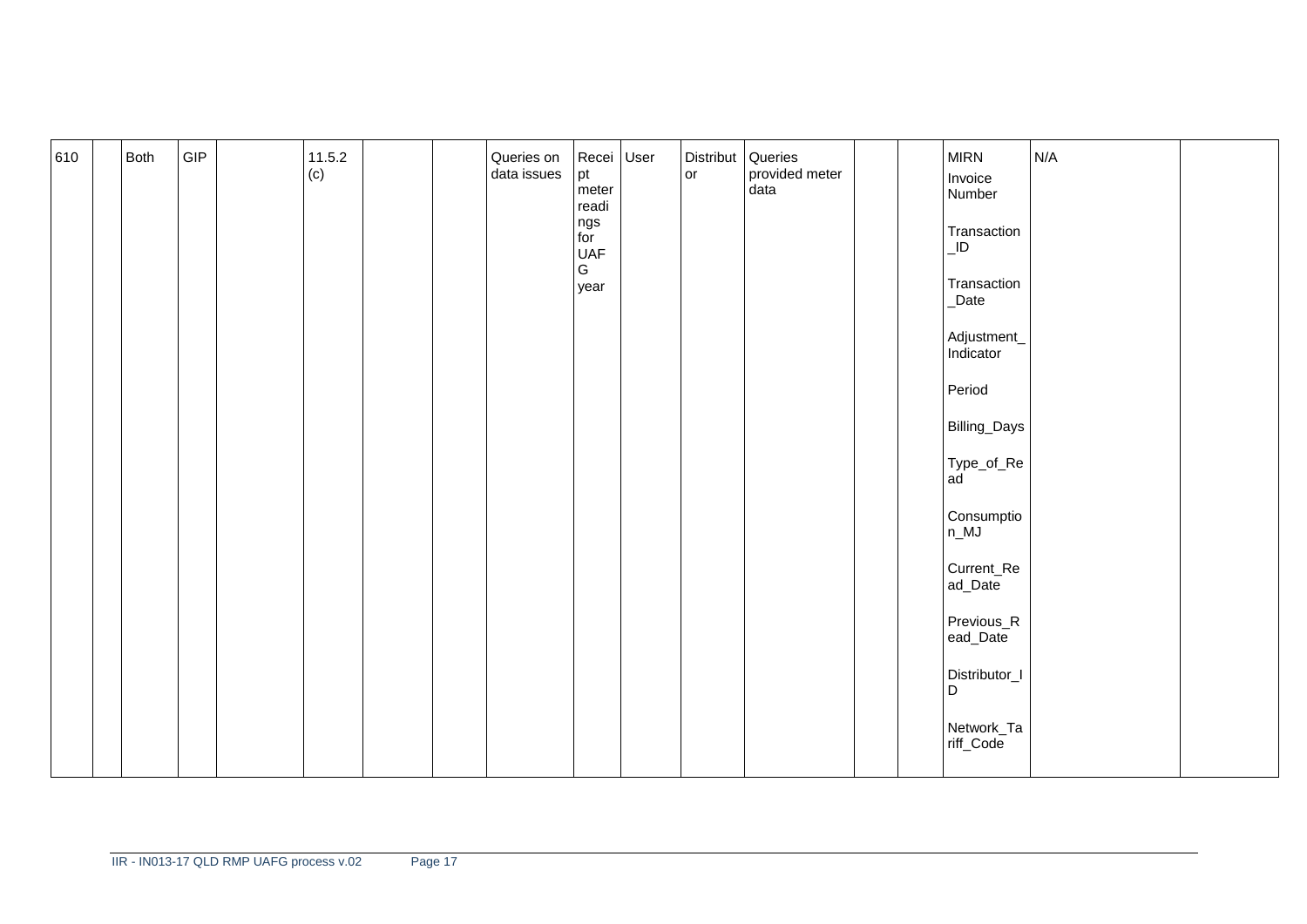|     |      |            |        |  |                                            |                                                           |          |                                                                                                                 |  | Current_NS<br>L_Split<br>Comments                                                                         |  |
|-----|------|------------|--------|--|--------------------------------------------|-----------------------------------------------------------|----------|-----------------------------------------------------------------------------------------------------------------|--|-----------------------------------------------------------------------------------------------------------|--|
| 615 | Both | <b>GIP</b> | 11.5.3 |  | Reconciliati   Recei   AEMO<br>on quantity | pt of<br>the<br>agree<br>d<br>consu<br>mptio<br>n<br>data | or/Users | Distribut Provides<br>reconciliation<br>quantity and<br>advises<br>whether it is in<br>surplus or<br>shortfall. |  | UAFG_Year<br>consumptio<br>I n<br>Distributor_i<br>Distributor_<br>name<br>Wd_zone_id<br>Wd_zone_n<br>ame |  |